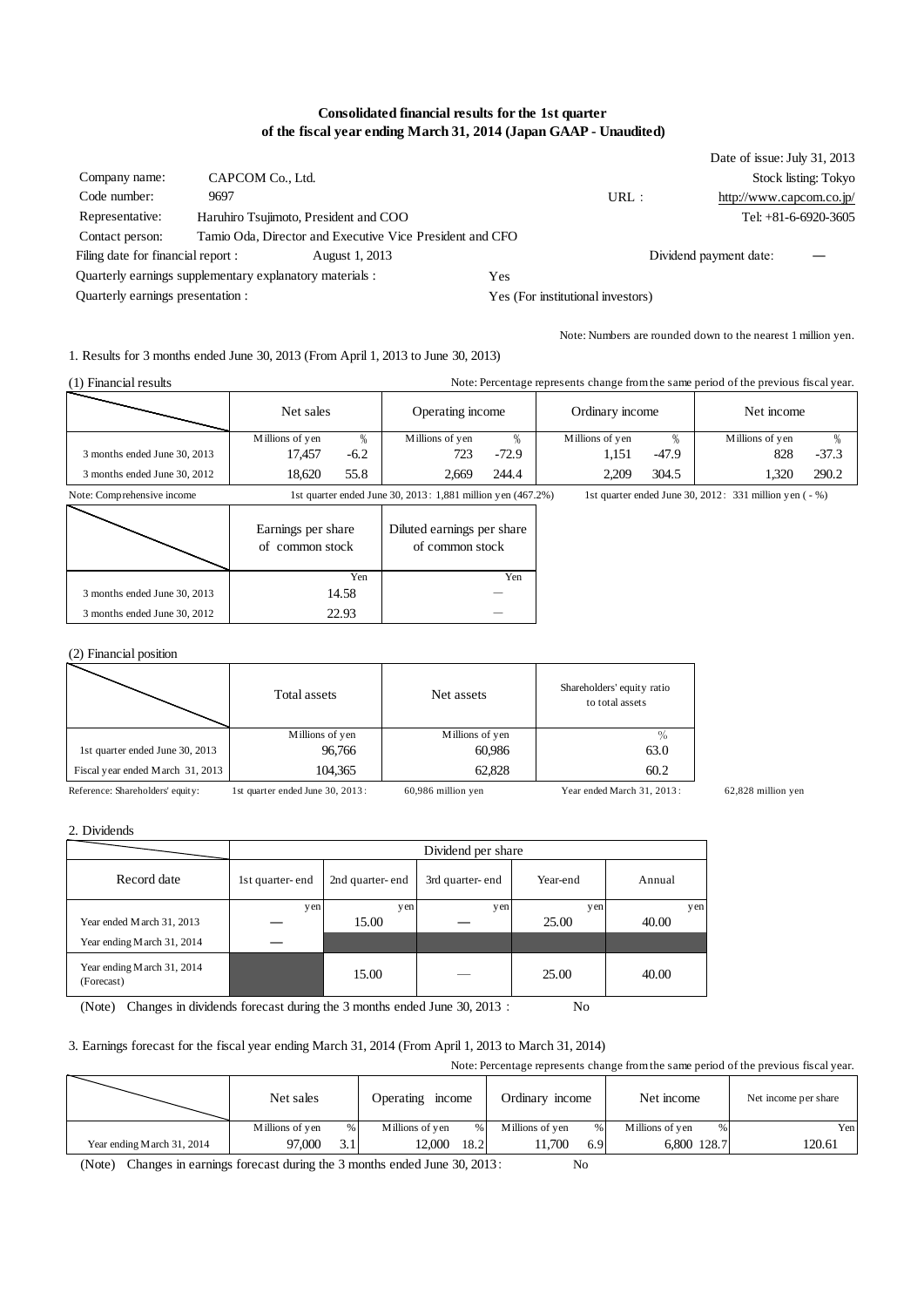| <b>Notes</b>                                                                                                                   |            |                                  |                |
|--------------------------------------------------------------------------------------------------------------------------------|------------|----------------------------------|----------------|
| (1) Changes in significant consolidated subsidiaries during the period:                                                        |            |                                  | N <sub>0</sub> |
| (2) Application of simplified methods in accounting principle for quarterly consolidated financial statements:                 |            |                                  | <b>Yes</b>     |
| (Note: Please refer to "2. Other information" on page 4 for more details.)                                                     |            |                                  |                |
| (3) Changes in accounting principles, accounting estimates and retrospective restatement for consolidated financial statements |            |                                  |                |
| Changes resulting from amendment of the accounting standard:                                                                   |            | N <sub>0</sub>                   |                |
| Changes other than $\mathbb{O}$ :<br>(2)                                                                                       |            | N <sub>0</sub>                   |                |
| Changes in accounting estimates:<br>(3)                                                                                        |            | N <sub>0</sub>                   |                |
| Retrospective restatement:<br>(4)                                                                                              |            | No                               |                |
| (4) Number of shares outstanding (Common stock):                                                                               |            |                                  |                |
| (1) Number of shares outstanding (including treasury stock)                                                                    |            |                                  |                |
| 1st quarter ended June 30, 2013:                                                                                               | 67,723,244 | Year ended March 31, 2013:       | 67,723,244     |
| 2 Number of treasury stock                                                                                                     |            |                                  |                |
| 1st quarter ended June 30, 2013:                                                                                               | 11,487,632 | Year ended March 31, 2013:       | 10,139,772     |
| 3 Average number of shares outstanding                                                                                         |            |                                  |                |
| 1st quarter ended June 30, 2013:                                                                                               | 56,808,765 | 1st quarter ended June 30, 2012: | 57,584,251     |

(Explanation about the appropriate usage of business prospects and other special notes)

・The above-mentioned business forecasts were based on the information available as of the date of the release of this report.

・Future events may cause the actual results to be significantly different from the forecasts.

・Please refer to [Qualitative information regarding the consolidated business forecasts] on page 4 for more details.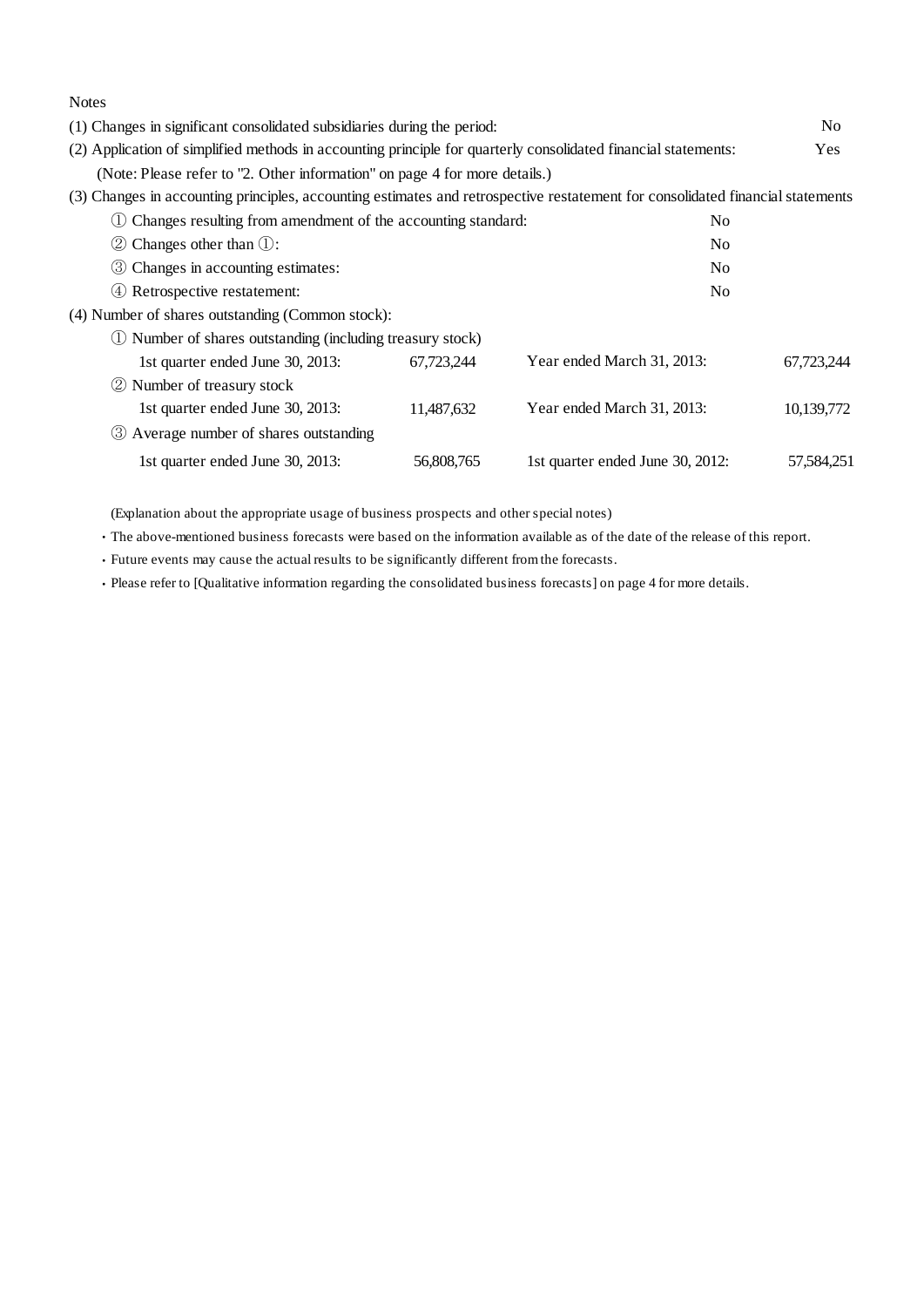#### Attachment contents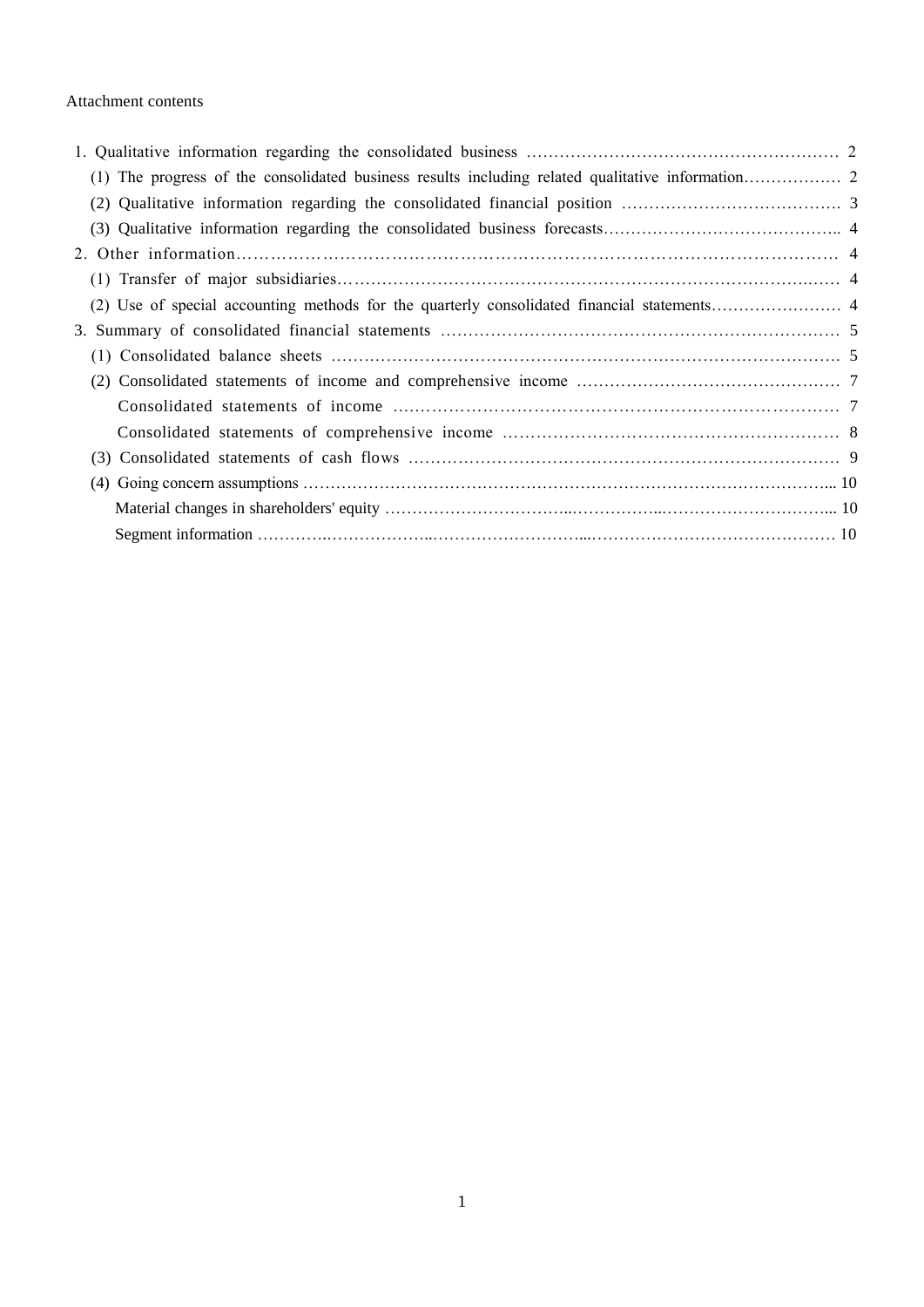- 1. Qualitative information regarding the consolidated business
- (1) The progress of the consolidated business results including related qualitative information

During the first quarter ended June 30, 2013, the industry saw the market for home video games enter a period of scant new product releases in anticipation of a full-scale launch of next-generation home video game consoles by the end of December this year.

At the same time, the industry is under pressure to build new growth models and reform earning structures as the competitive environment further diversifies due in part to the introduction of low-priced cloud games in addition to the continued, albeit slower-paced, momentum of inventory-risk-free social games resulting from the spread of smartphones (high-function mobile phones) and tablets (multi-functional mobile terminals).

Under these circumstances, as part of the Company's efforts for restructuring, Capcom pressed forward with the reduction of outsourced development work (mainly using overseas development companies) in order to increase the ratio of in-house development, and endeavored to expand and strengthen the development system.

Additionally, Capcom pushed forward with collaborations based on major contents, such as the performance of the theatrical play of the popular Capcom game"Sengoku BASARA 3: Utage"in the four largest cities in Japan, starting in Fukuoka and then in Tokyo, Osaka and Nagoya.

Further, the Company held a very well-received photography contest leveraging the global boom of capturing the combat techniques depicted in "Street Fighter" in live-action photographs. The contest, which also captured the attention of non-gamers, helped to broaden the customer base.

Meanwhile, Capcom was named the best game manufacturer for the third consecutive year at the prestigious"FAMITSU Awards 2012".

As a result, net sales for the first quarter were 17,457 million yen (down 6.2% from the same term last year), operating income was 723 million yen (down 72.9% from the same term last year), ordinary income was 1,151 million yen (down 47.9% from the same term last year), and net income was 828 million yen (down 37.3% from the same term last year).

#### Status of each operational department

#### ① Digital Contents business

In this business segment, although "Resident Evil Revelations"(for PlayStation 3, Xbox 360, Wii U and PC) basically achieved projected sales and"Dragon's Dogma: Dark Arisen"(for PlayStation 3 and Xbox 360) enjoyed solid sales, they fell short of driving an increase in sales.

On the other hand, the online title "Monster Hunter Frontier G" (for PCs and Xbox 360) performed steadily, while the browser title"Onimusha Soul", distributed in Taiwan in order to expand the Company's business field, enjoyed a successful launch, being ranked first in popularity and garnering a great deal of attention.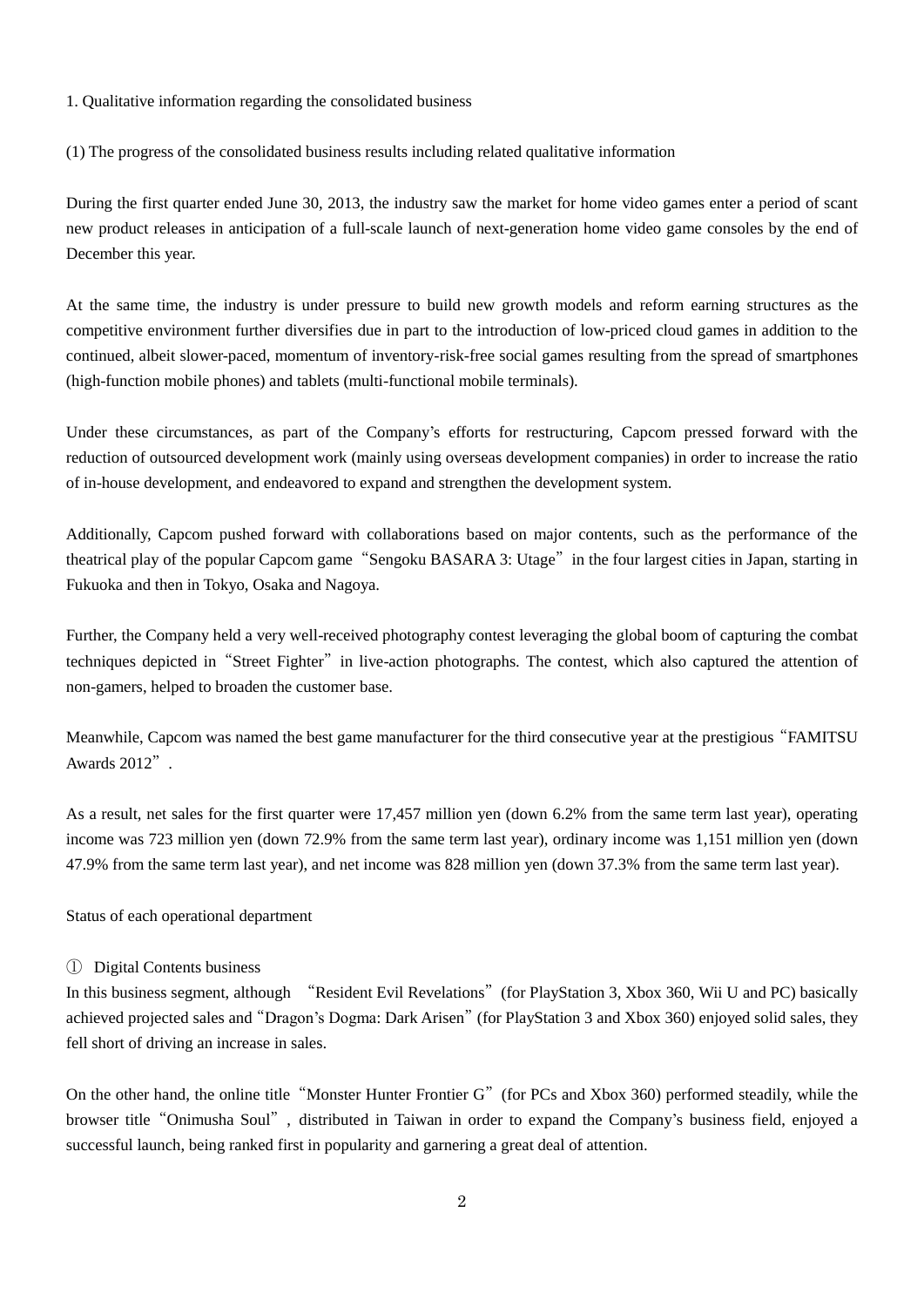Further, the Beeline brand's flagship title"Smurfs' Village" maintained its long-term popularity, providing stable income.

However, mobile contents did not achieve expected levels of sales throughout the period under review, due in part to the lack of major titles.

The resulting net sales were 12,454 million yen (down 9.4% from the same term last year), and operating income was 423 million yen (down 82.4% from the same term last year).

### ② Arcade Operations business

In the Arcade Operations business, efforts were made to capture a broad customer base and stimulate demand in pursuit of the"No. 1 shop in the area"by winning core customers, securing repeat customers and attracting families by expanding our activities, such as various events, to attract local customers in the stagnant market.

However, the lack of high-performing game machines, intensification of competition with other modes of entertainment and bad weather adversely impacted the Company's efforts to attract customers.

Since we opened an arcade in the "MARK IS Shizuoka" shopping center in Shizuoka City, our total number of arcades became 35 as of the end of the period under review.

The resulting net sales were 2,484 million yen (down 3.5% from the same term last year), and operating income was 366 million yen (down 5.1% from the same term last year).

#### ③ Amusement Equipments business

In the Pachinko & Pachislo division, business consisted mainly of repeat sales and contracted product development due to the absence of new products.

In the Arcade Games Sales business, a new coin-operated game machine"Mario Party Fushigi no Korokoro Catcher 2" performed solidly.

The resulting net sales were 2,042 million yen (up 19.4% from the same term last year), and operating income was 659 million yen (down 4.7% from the same term last year).

### ④ Other Businesses

The net sales from Other Businesses, mainly consisting of publication of game guidebooks and sales of related goods, were 476 million yen (down 19.7% from the same term last year), and operating income was 224 million yen (down 2.6% from the same term last year).

(2) Qualitative information regarding the financial position

Total assets as of the end of the first quarter decreased by 7,598 million yen from the end of the previous fiscal year to 96,766 million yen. Primary decreases were 4,624 million yen in notes and accounts receivable, trade and 3,270 million yen in cash on hand and in banks.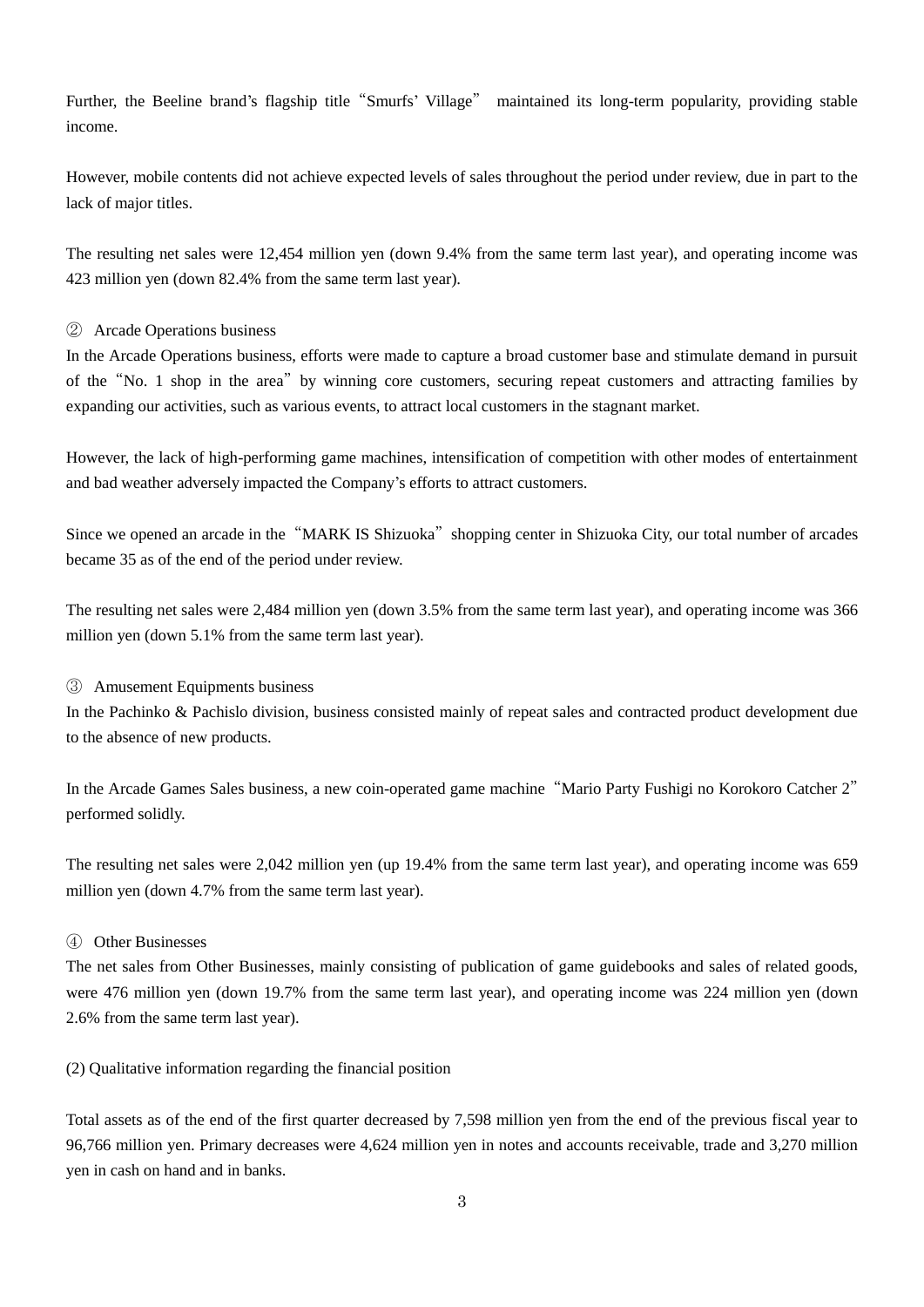Liabilities as of the end of the first quarter decreased by 5,756 million yen from the end of the previous fiscal year to 35,780 million yen. Primary decreases were 3,689 million yen in notes and accounts payable, trade, 1,800 million yen in accrued income taxes.

Net assets as of the end of the first quarter decreased by 1,841 million yen from the end of the previous fiscal year to 60,986 million yen. Primary increases were 828 million yen in net income for the 3 months period under review and 1,043 million yen in cumulative translation adjustments which related to foreign exchange translation of the net assets of foreign consolidated subsidiaries. Primary decreases were 2,282 million yen in increase in treasury stock and 1,439 million yen in cash dividends.

(3) Qualitative information regarding the consolidated business forecasts

The forecast for the consolidated business results current fiscal year ending March 31, 2014 remains the same as what was projected at the financial results announcement on May 8, 2013.

2. Other information (1) Transfer of major subsidiaries There were no applicable subsidiary transfers.

## (2) Use of special accounting methods for the quarterly consolidated financial statements

Calculation of tax expense

Tax expense for consolidated subsidiaries is calculated by determining a reasonable estimate of the effective tax rate after the application of tax-effect accounting for income before income taxes in the fiscal year, including the first quarter, and multiplying income before income taxes by this estimated effective tax rate.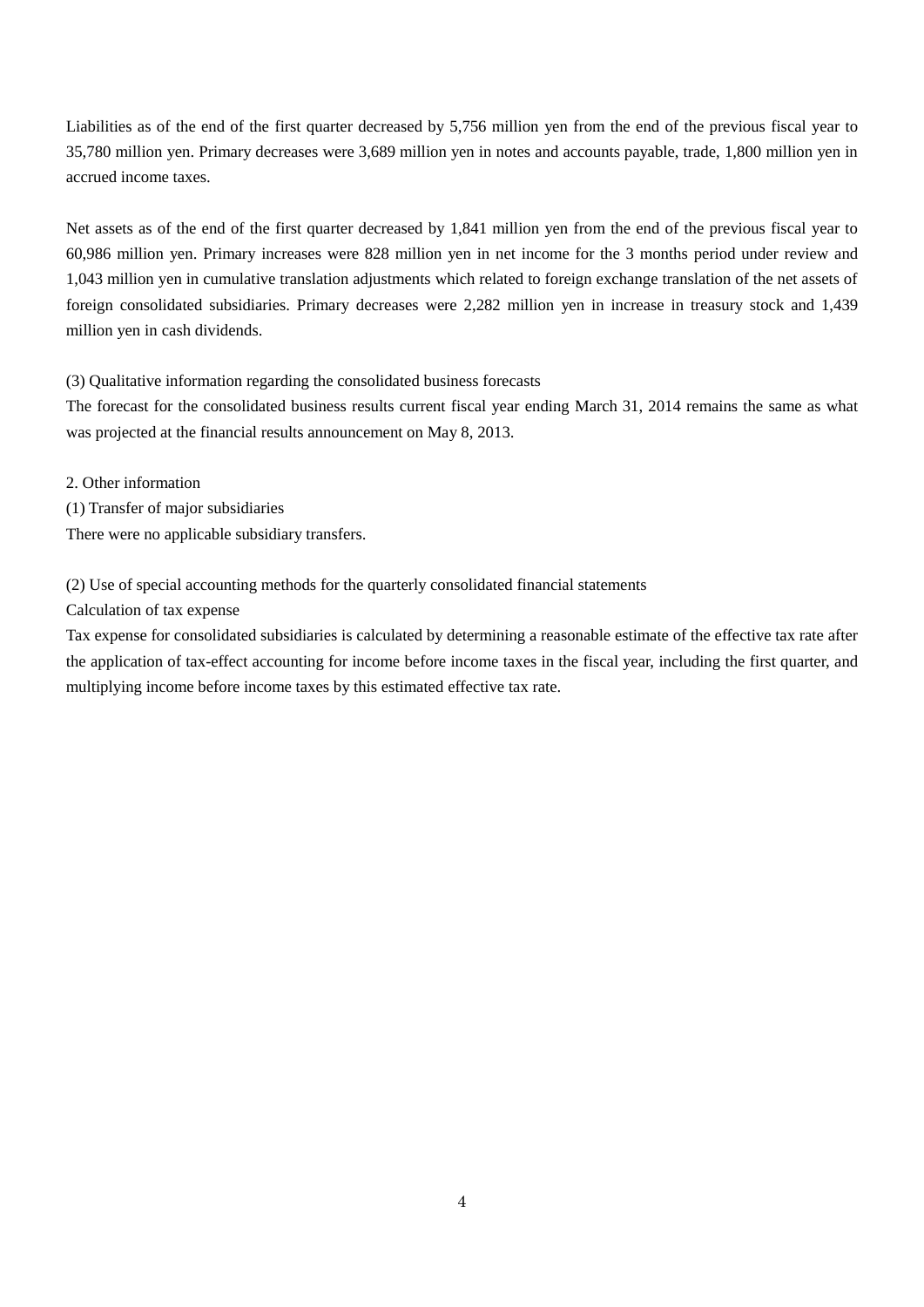# 3.Summary of consolidated financial statements

(1) Consolidated balance sheets

|                                                        |                                                | (Unit: Millions of yen)                      |
|--------------------------------------------------------|------------------------------------------------|----------------------------------------------|
|                                                        | Previous fiscal year<br>(as of March 31, 2013) | Current fiscal year<br>(as of June 30, 2013) |
| Assets                                                 |                                                |                                              |
| Current assets                                         |                                                |                                              |
| Cash on hand and in banks                              | 31,522                                         | 28,252                                       |
| Notes and accounts receivable, trade                   | 11,687                                         | 7,063                                        |
| Merchandise and finished goods                         | 1,756                                          | 1,827                                        |
| Work-in-progress                                       | 906                                            | 845                                          |
| Raw materials and supplies                             | 1,592                                          | 1,367                                        |
| Work-in-progress for game software                     | 18,888                                         | 18,171                                       |
| Other                                                  | 10,552                                         | 10,659                                       |
| Allowance for doubtful accounts                        | (64)                                           | (60)                                         |
| Total current assets                                   | 76,841                                         | 68,125                                       |
| <b>Fixed assets</b>                                    |                                                |                                              |
| Tangible fixed assets, net of accumulated depreciation | 13,258                                         | 13,451                                       |
| Intangible fixed assets                                |                                                |                                              |
| Goodwill                                               | 200                                            | 170                                          |
| Other                                                  | 7,709                                          | 8,669                                        |
| Total intangible fixed assets                          | 7,909                                          | 8,840                                        |
| Investments and other assets                           |                                                |                                              |
| Other                                                  | 6,433                                          | 6,428                                        |
| Allowance for doubtful accounts                        | (78)                                           | (78)                                         |
| Total investments and other assets                     | 6,355                                          | 6,350                                        |
| Total fixed assets                                     | 27,523                                         | 28,641                                       |
| <b>Total assets</b>                                    | 104,365                                        | 96,766                                       |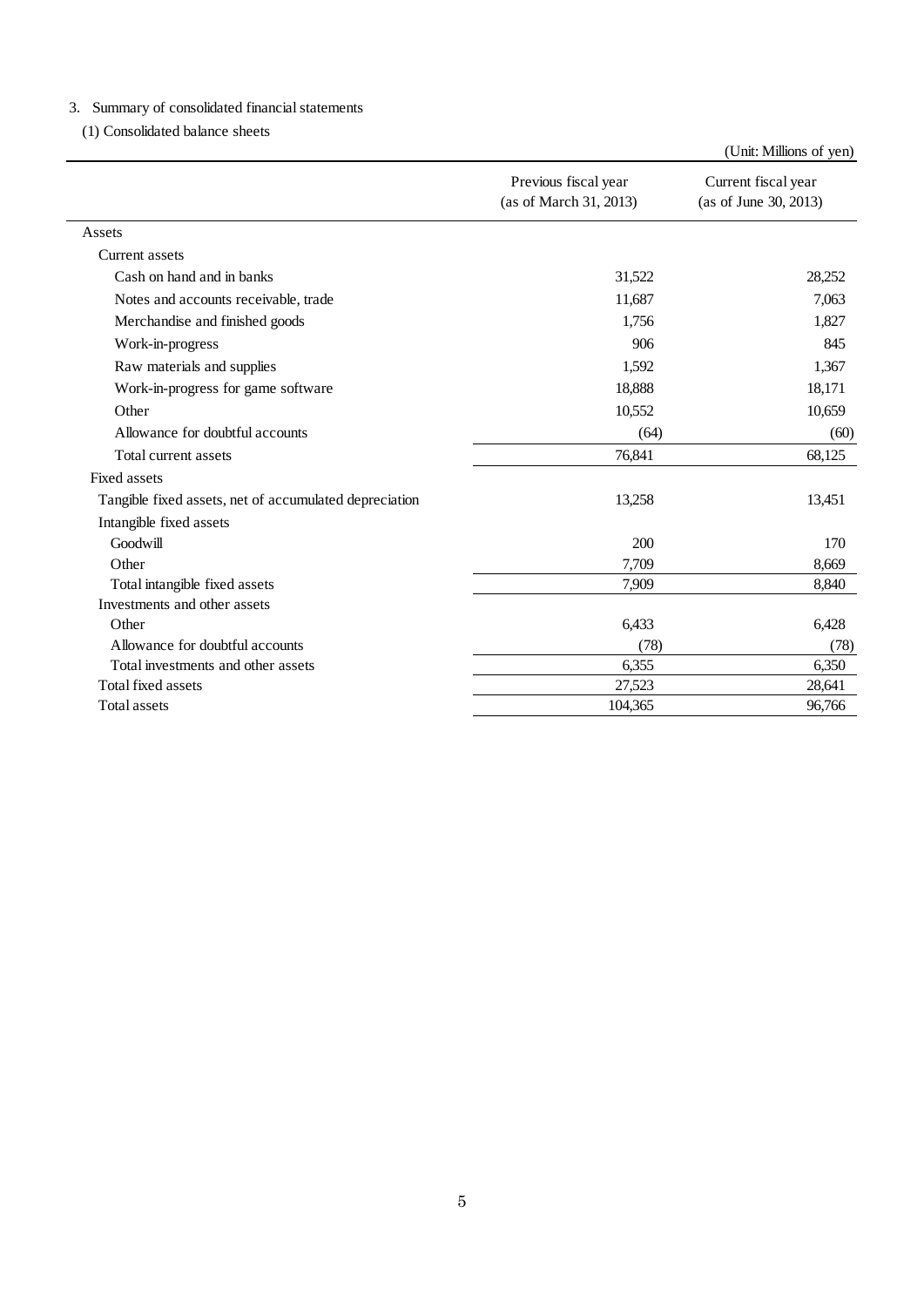|                                               |                                                | (Unit: Millions of yen)                      |
|-----------------------------------------------|------------------------------------------------|----------------------------------------------|
|                                               | Previous fiscal year<br>(as of March 31, 2013) | Current fiscal year<br>(as of June 30, 2013) |
| Liabilities                                   |                                                |                                              |
| <b>Current liabilities</b>                    |                                                |                                              |
| Notes and accounts payable, trade             | 6,304                                          | 2,614                                        |
| Electronically recorded monetary obligations  | 634                                            | 1,897                                        |
| Short-term borrowings                         | 11,194                                         | 11,194                                       |
| Accrued income taxes                          | 2,111                                          | 310                                          |
| Accrued bonuses                               | 1,679                                          | 1,085                                        |
| Allowance for sales returns                   | 187                                            | 113                                          |
| Other                                         | 9,793                                          | 8,952                                        |
| Total current liabilities                     | 31,905                                         | 26,168                                       |
| Long-term liabilities                         |                                                |                                              |
| Long-term borrowings                          | 6,000                                          | 6,000                                        |
| Accrued retirement benefits for employees     | 1,697                                          | 1,748                                        |
| Other                                         | 1,932                                          | 1,863                                        |
| Total long-term liabilities                   | 9,630                                          | 9,611                                        |
| <b>Total liabilities</b>                      | 41,536                                         | 35,780                                       |
| Net assets                                    |                                                |                                              |
| Shareholders' equity                          |                                                |                                              |
| Common stock                                  | 33,239                                         | 33,239                                       |
| Capital surplus                               | 21,328                                         | 21,328                                       |
| Retained earnings                             | 27,998                                         | 27,385                                       |
| Treasury stock                                | (15, 848)                                      | (18, 130)                                    |
| Total shareholders' equity                    | 66,718                                         | 63,823                                       |
| Accumulated other comprehensive income        |                                                |                                              |
| Net unrealized gain on securities, net of tax | 91                                             | 100                                          |
| Cumulative translation adjustments            | (3,981)                                        | (2,937)                                      |
| Total accumulated other comprehensive income  | (3,889)                                        | (2,837)                                      |
| Total net assets                              | 62,828                                         | 60,986                                       |
| Total liabilities and net assets              | 104,365                                        | 96,766                                       |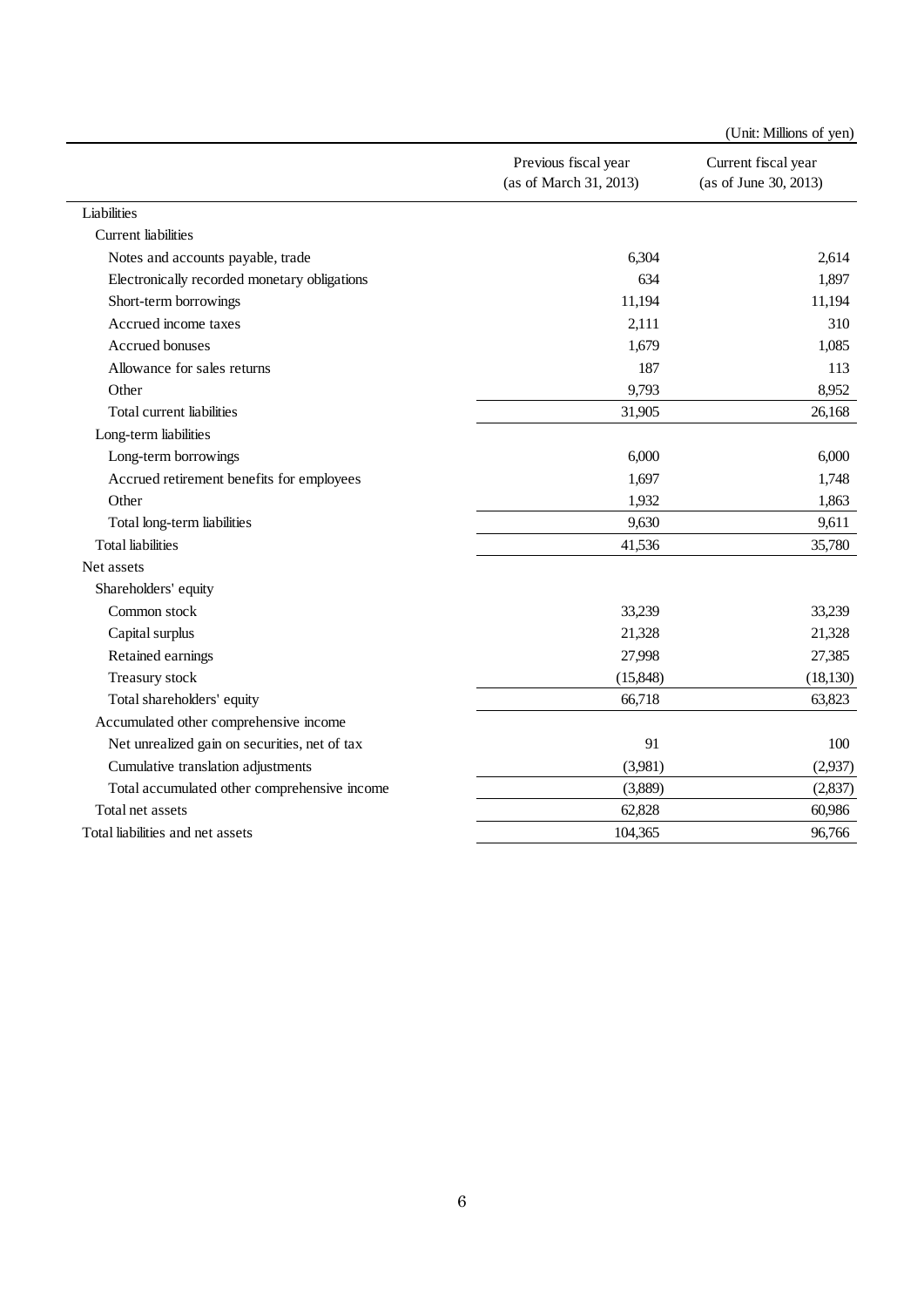## (2) Consolidated statements of income and comprehensive income

Consolidated statements of income

|                                                |                    | (Unit: Millions of yen) |
|------------------------------------------------|--------------------|-------------------------|
|                                                | Previous 3 months  | Current 3 months        |
|                                                | From April 1, 2012 | From April 1, 2013      |
|                                                | to June 30, 2012   | to June 30, 2013        |
| Net sales                                      | 18,620             | 17,457                  |
| Cost of sales                                  | 10,684             | 11,940                  |
| Gross profit                                   | 7,936              | 5,517                   |
| Reversal of allowance for sales returns        |                    | 73                      |
| Provision of allowance for sales returns       | 13                 |                         |
| Net gross profit                               | 7,922              | 5,590                   |
| Selling, general and administrative expenses   | 5,253              | 4,867                   |
| Operating income                               | 2,669              | 723                     |
| Non-operating income                           |                    |                         |
| Interest income                                | 19                 | 22                      |
| Dividend income                                | 4                  | 5                       |
| Exchange gain, net                             |                    | 436                     |
| Other                                          | 17                 | 15                      |
| Total non-operating income                     | 41                 | 479                     |
| Non-operating expenses                         |                    |                         |
| Interest expense                               | 23                 | 28                      |
| Exchange loss, net                             | 453                |                         |
| Commission fee                                 | 15                 | 14                      |
| Other                                          | 9                  | 9                       |
| Total non-operating expenses                   | 501                | 52                      |
| Ordinary income                                | 2,209              | 1,151                   |
| Special losses                                 |                    |                         |
| Loss on sales and /or disposal of fixed assets | $\mathbf{1}$       | 38                      |
| Total special losses                           | $\mathbf{1}$       | 38                      |
| Net (loss) income before income taxes          | 2,208              | 1,112                   |
| Income taxes-current                           | 61                 | 182                     |
| Income taxes-deferred                          | 826                | 101                     |
| Total income taxes                             | 887                | 283                     |
| Net income before minority interests           | 1,320              | 828                     |
| Net income                                     | 1.320              | 828                     |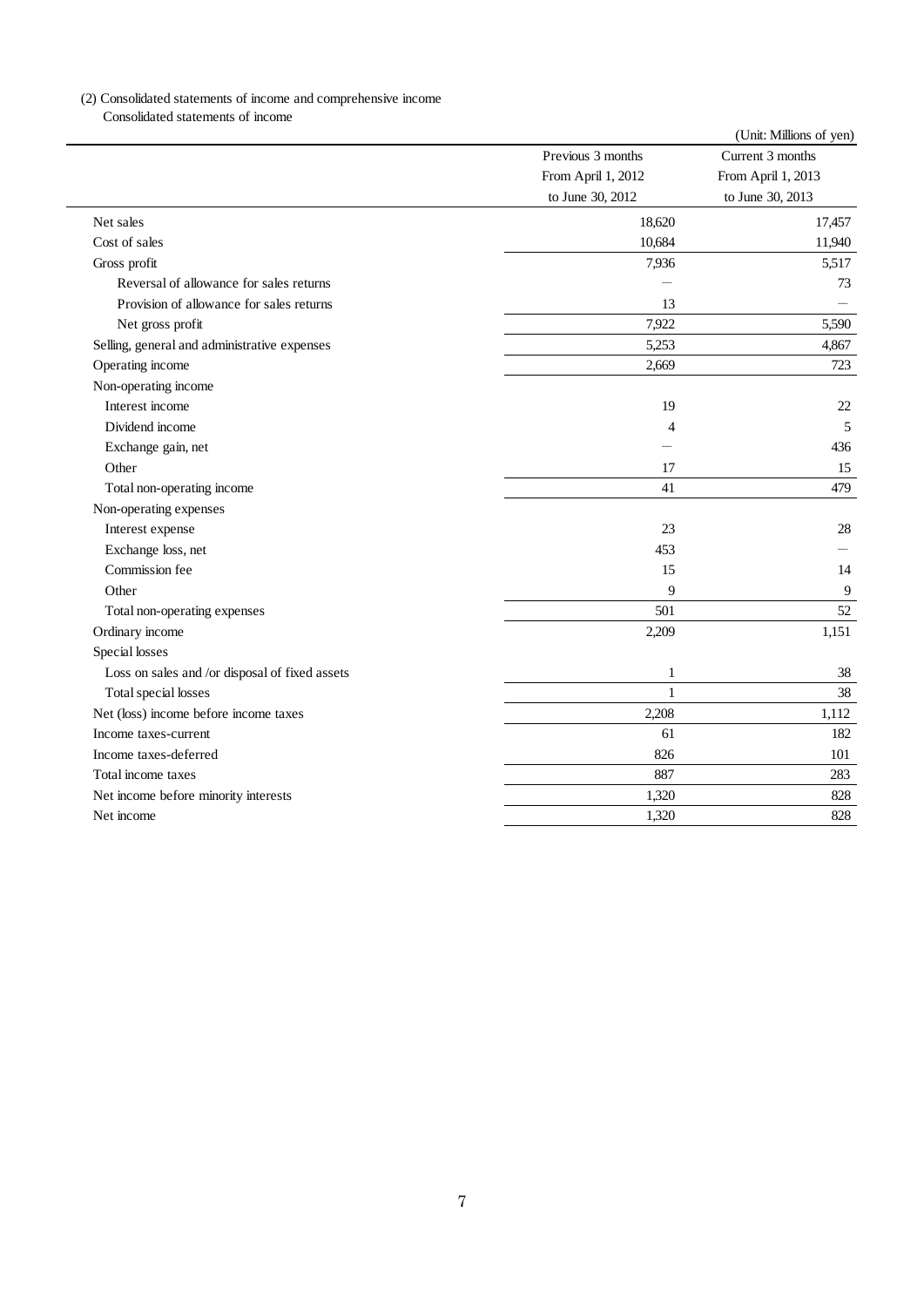Consolidated statements of comprehensive income

|                                                       |                      | (Unit: Millions of yen) |
|-------------------------------------------------------|----------------------|-------------------------|
|                                                       | Previous fiscal year | Current fiscal year     |
|                                                       | From April 1, 2012   | From April 1, 2013      |
|                                                       | to June 30, 2012     | to June 30, 2013        |
| Net income before minority interests                  | 1,320                | 828                     |
| Other comprehensive income                            |                      |                         |
| Net unrealized gain or loss on securities, net of tax | (25)                 | 8                       |
| Cumulative translation adjustments                    | (962)                | 1,043                   |
| Total other comprehensive income                      | (988)                | 1,052                   |
| Comprehensive income                                  | 331                  | 1,881                   |
| Comprehensive income attributable to:                 |                      |                         |
| Owners of the parent                                  | 331                  | 1,881                   |
| Minority interests                                    |                      |                         |
|                                                       |                      |                         |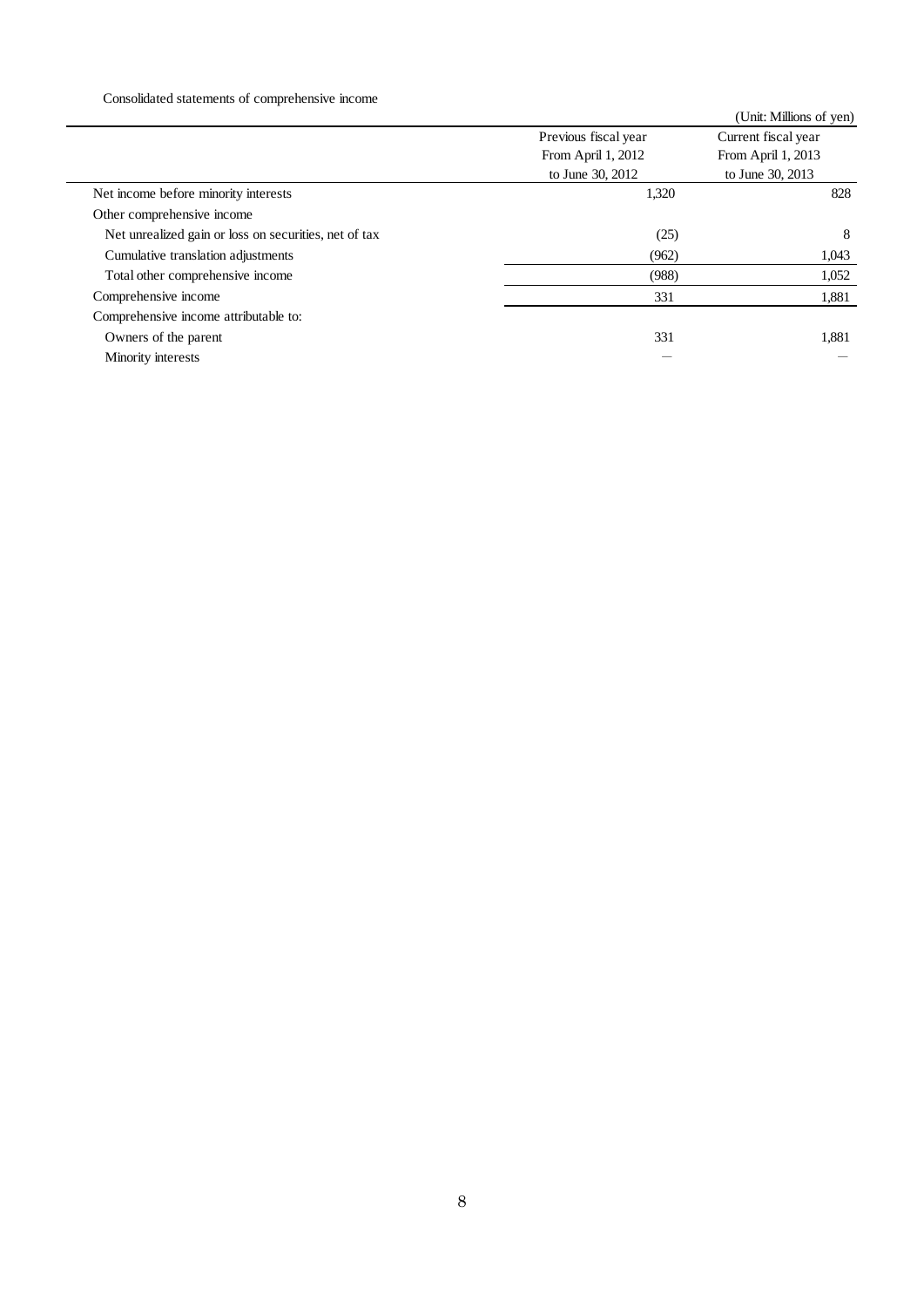#### (3) Consolidated statements of cash flows

|                                                              |                    | (Unit: Millions of yen) |
|--------------------------------------------------------------|--------------------|-------------------------|
|                                                              | Previous 3 months  | Current 3 months        |
|                                                              | From April 1, 2012 | From April 1, 2013      |
|                                                              | to June 30, 2012   | to June 30, 2013        |
| Cash flows from operating activities                         |                    |                         |
| Net income before income taxes                               | 2,208              | 1,112                   |
| Depreciation and amortization                                | 671                | 970                     |
| Amortization of goodwill                                     | 28                 | 33                      |
| Decrease in allowance for doubtful accounts                  | (7)                | (7)                     |
| Decrease in accrued bonuses                                  | (1,105)            | (611)                   |
| Interest and dividend income                                 | (24)               | (27)                    |
| Interest expense                                             | 23                 | 28                      |
| Exchange (gain) loss, net                                    | 347                | (259)                   |
| Loss on sales and/or disposal of fixed assets                | 1                  | 38                      |
| Decrease in notes and accounts receivable, trade             | 9,050              | 4.667                   |
| Decrease (increase) in inventories                           | (62)               | 260                     |
| Decrease (increase) in work-in-progress for game software    | (1,923)            | 560                     |
| Decrease in notes and accounts payable, trade                | (2,718)            | (2,504)                 |
| Other                                                        | (2,235)            | (2,497)                 |
| Sub total                                                    | 4,253              | 1,766                   |
| Interest and dividends received                              | 20                 | 29                      |
| Interest paid                                                | (21)               | (29)                    |
| Income taxes paid                                            | (2,771)            | (1,836)                 |
| Net cash (used in) provided by operating activities          | 1,480              | (70)                    |
| Cash flows from investing activities                         |                    |                         |
| Payments into time deposits                                  |                    | (3,473)                 |
| Payment for acquisitions of tangible fixed assets            | (407)              | (488)                   |
| Payment for acquisitions of intangible fixed assets          | (541)              | (222)                   |
| Other                                                        | (159)              | 23                      |
| Net cash used in investing activities                        | (1,109)            | (4,160)                 |
| Cash flows from financing activities                         |                    |                         |
| Net increase in short-term borrowings                        | 2,500              |                         |
| Repayments of long-term borrowings                           | (107)              | (1)                     |
| Payment for repurchase of treasury stock                     | (0)                | (2,282)                 |
| Dividend paid                                                | (1,440)            | (1,440)                 |
| Other                                                        | (69)               | (97)                    |
| Net cash (used in) provided by financing activities          | 881                | (3,820)                 |
| Effect of exchange rate changes on cash and cash equivalents | (1,048)            | 1,330                   |
| Net (decrease) increase in cash and cash equivalents         | 203                | (6,720)                 |
| Cash and cash equivalents at beginning of year               | 22,287             | 31,522                  |
| Cash and cash equivalents at end of quarter                  | 22,491             | 24,801                  |